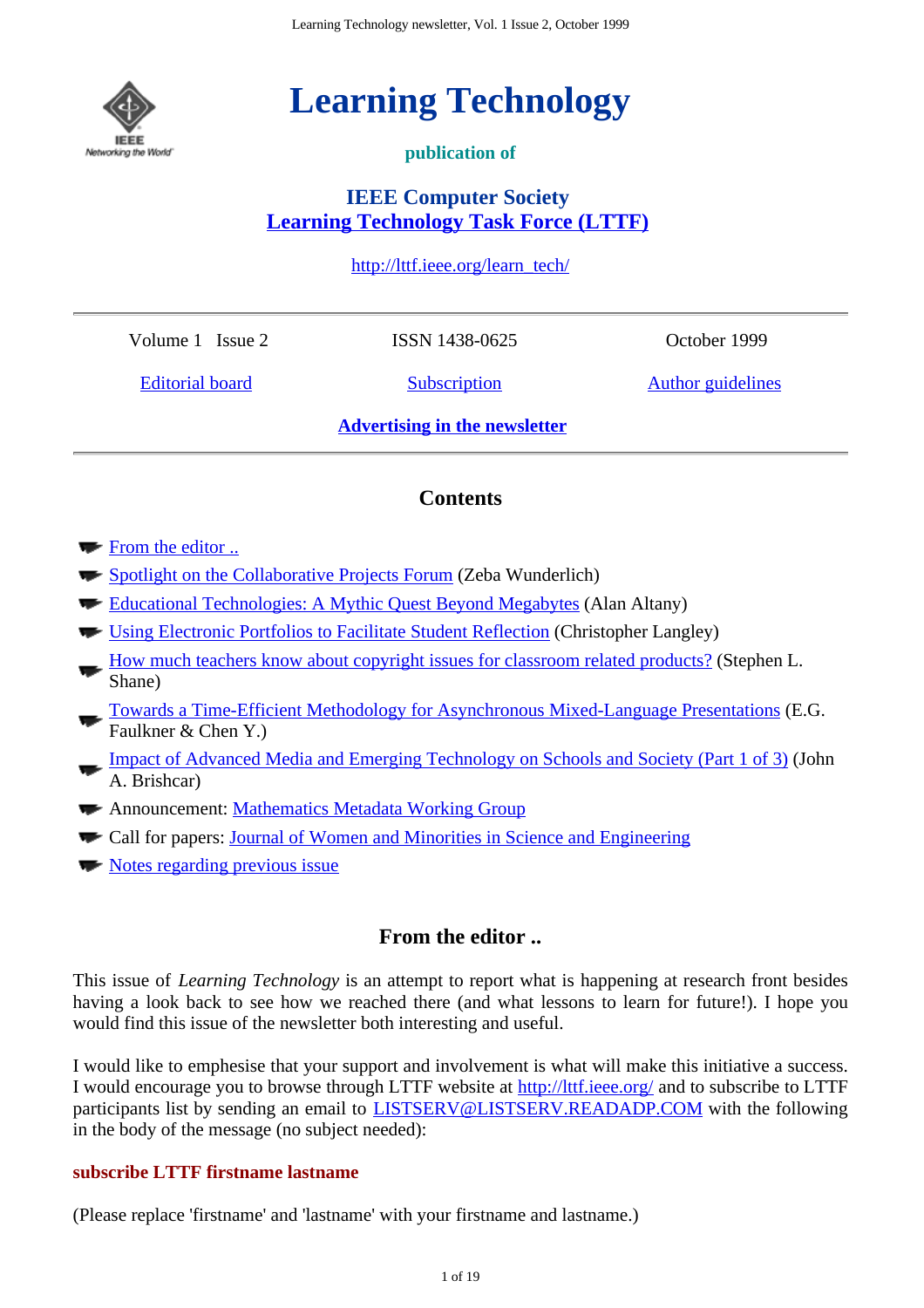Besides, I would invite you to contribute your own work in progress, project reports, case studies, and events announcements in this newsletter. For more details, please have a look at author guidelines.

## **Kinshuk**

*Editor, Learning Technology Newsletter* kinshuk@massey.ac.nz

*Back to contents*

# **Spotlight on the Collaborative Projects Forum**

## **The Learning Performance Support Laboratory**

The number and types of technology used to enhance learning and performance are infinite. The many researchers from diverse disciplines in the Learning Performance Support Laboratory (LPSL) collaborate in research and development projects to find effective combinations of technology and methodology.

The LPSL (http://lpsl.coe.uga.edu/) is associated with the College of Education at the University of Georgia and is headed by Dr. Michael Hannafin. Some of its goals are to support research and developments in several areas: interactive learning environments, education supported by emerging technologies, electronic performance support systems, and the impact of technology on performance. In the words of Dr. Hannafin, "The lab is a vehicle to transform educational practices through disciplined inquiry, balancing near-term issues and priorities with longer-term visions and innovations needed to invent new practices."

The LPSL includes a variety of different current projects, ranging from the Digital Weather Station, an interactive exhibit at The Children's Museum of Indianapolis that helps children learn using 3D visualization methods to TOTAL ONE: Tools for Teaching and Learning on Networks, a project to create flexible tools that will allow instructors to more easily design online courses. There are currently nine other projects included at LPSL and a host of completed projects as well.

One of the reasons the LPSL can support so many diverse projects is the partnerships it maintains. The LPSL has active partnerships with the Georgia Research Alliance, the Georgia Center for Advanced Telecommunications Technology, and numerous K-12, university, government, and corporate organizations.

Because of its activity and size, the LPSL hopes to make important contributions to the LTTF Collaborative Projects Forum.

## **Asynchronous Learning**

Traditional classroom education provides a synchronous learning environment; all of the students and the teacher are working on the same time frame. The words that travel from the teacher's mouth reach the students instantaneously, or synchronously. However, this is a growing trend towards using asynchronous learning methods, learning in a "time-free and place-free interactive mode."

The Asynchronous Learning web site (http://www.enmu.edu/async/asynchronous.htm), created and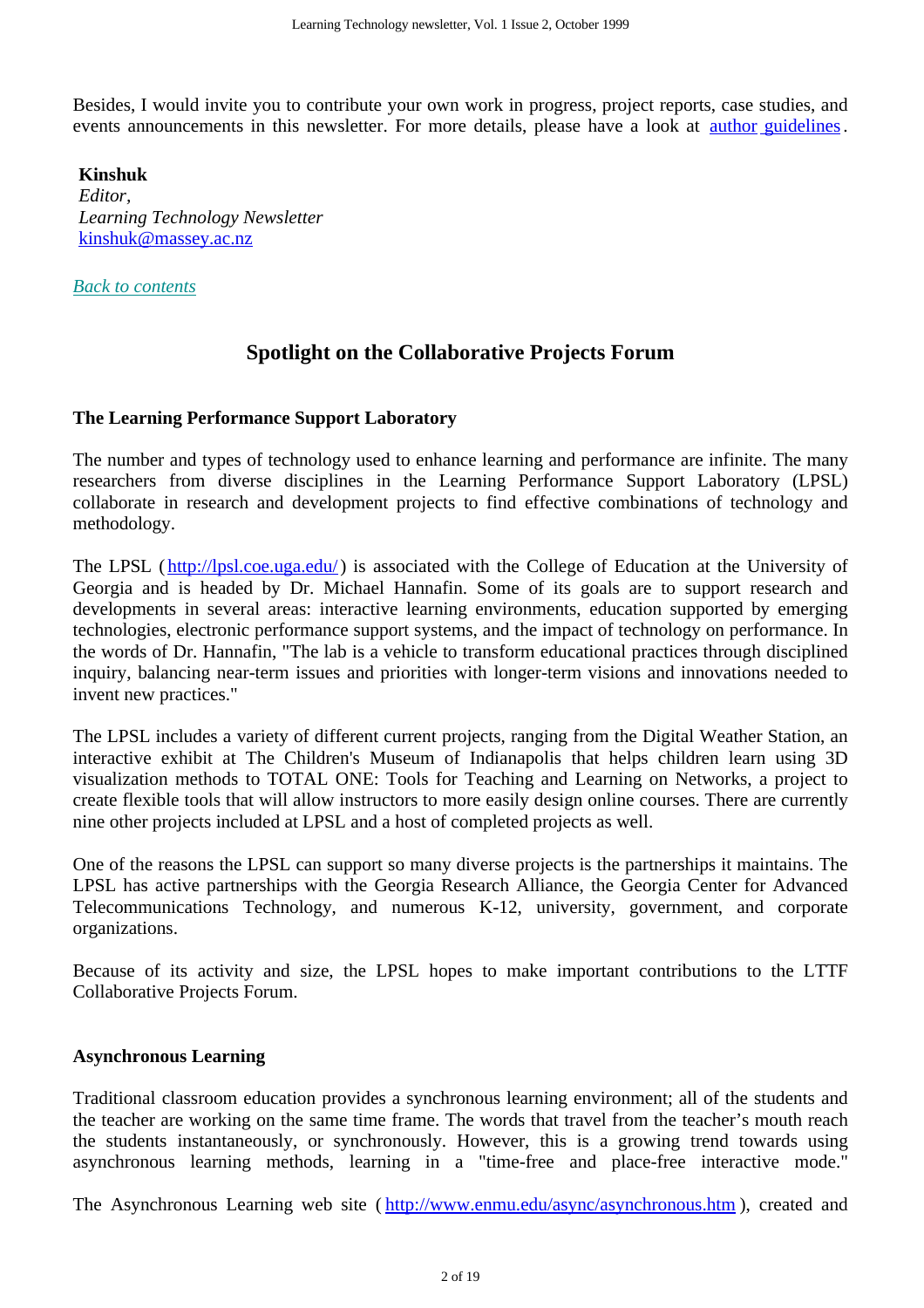maintained by Ed Kinley of Eastern New Mexico University (ENMU), provides information about the issues involved with asynchronous learning. The web site combines material developed at ENMU with other material found on the Internet.

As a user explores the web site, he quickly finds a variety of resources. The Pedagogical Issues section, for example, provided links to various research papers and guidelines on the subject. Other sections include Asynchronous Tools, Instructional Strategies, and Examples. Each section also contains a brief analysis of the subject by the web site author.

As for the future, Mr. Kinley said, "This fall I plan to expand the material on the site and hope to provide a forum for the discussion of the issues identified in that section. I also hope to include examples of asynchronous courses and the concepts that support these courses."

## **The Collaborative Projects Forum**

These two projects are a part of the IEEE Computer Society Learning Technology Task Force Collaborative Projects Forum ( http://lttf.ieee.org/projects.htm ). This forum contains a variety of ongoing research projects that are exploring learning technology.

If you have a project dealing with learning technology, we invite you to join the forum. There are many benefits to joining the collaborative projects forum. First, the forum will allow you to easily access information about a host of related research projects and to publicize your project to your peers. It will also be a source of expert advice, feedback, and participants. Lastly, you will be part of a growing community of learning technology professionals.

Some services are also available to members of the LTTF collaborative projects forum. We can create and host an email mailing list for your project, which is a great way to build an online project team. We will link to your web site. Also, an LTTF newsletter and access to other publications are available. Membership, including all these services, is free.

To join, email James Schoening at schoenin@mail1.monmouth.army.mil with a short description of your project and the address of the project's web page.

## **Zeba Wunderlich**

## *Back to contents*

# **Educational Technologies: A Mythic Quest Beyond Megabytes**

Educational technologies transcend the current limitations of computers when the focus is not on the techniques, software or creative pedagogy, but on the student/learner who is engaged in the learning. Almost unwittingly, this shift in focus appears to manifest a mythic pattern and is a story that becomes virtually composed, both digitally and spiritually.

Joseph Campbell spoke of the hero's quest (vision quest) as having three discernable stages: separation, initiation or liminality, and return or reincorporation. This article sees educational technologies as a potential vehicle for carrying the learner on such a vision quest, in which both the learning process and learner are transformed. This idea will be presented through specific examples from my own use of technology in higher education which portray the content, role and passage in each of the three stages.

For example, educational technologies can begin a process of separation by moving away from familiar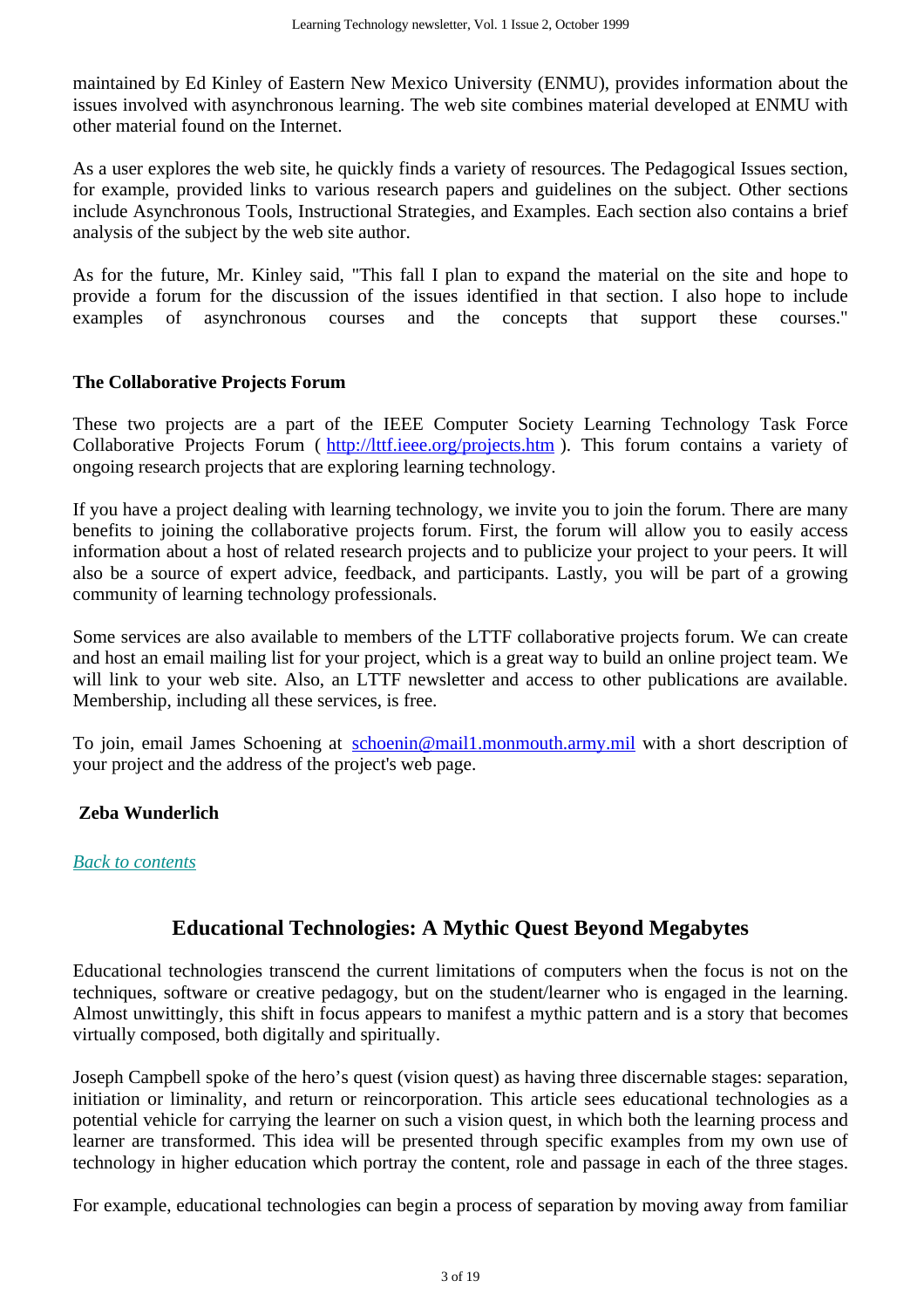theories and practices of education, which are often very unsatisfying. As such, they help us move away from a professor-centered, industrial age, information transfer model of education toward a student/learner-centered model. In this new paradigm, the professor becomes a mentor and resource director as the student uses the Web as a portal to enter a new world of active collaborative and develop greater knowledge, understanding and interpretation skills. Technologies such as discussion lists, web sites, the electronic submission of writings, etc., can take the student out of the familiar geography of education into a seemingly new world of learning, a world of risks, responsibilities, and unknowns.

This new world is the liminal realm where the learner is challenged to overcome all sorts of beasts and obstacles. These obstructions take the form of computer illiteracy, comfortable passivity, and unreflected educational experiences. Here, students are also able to contact their peers and virtual guests from around the world at any time and they become responsible for their own learning. For students, constructing their own understanding can be likened to entering a Hypertext CyberTwilightZone where one is both educationally "homeless" and, paradoxically, at home with others who also find themselves in a virtual landscape that challenges their educational self-identity. The ability to mediate collaboration among distant learners can transport and transpose learners among islands of learning on electronic winds of understanding. Being able to share ideas, either synchronously or asynchronously, with others across the street or across the oceans begins to give students new perspectives on the world itself and their places in it and links to it. The liminality is based upon the familiar no longer being familiar, but now appearing new, strange and intriguing.

If and when the monsters of the  $2<sup>nd</sup>$  stage are overcome, the vision questing students can return to who they were before the separation began and become reincorporated with their understanding of themselves as learners in a community of learners. I explain how this reincorporation can occur and what its consequences are, and reach a conclusion by using a favorite quote from T.S. Eliot. He says "we shall not cease from exploration / and the end of all our exploring / will be to return to the place where we started / and know it for the first time," and from this I conclude that the "place" known for the first time by students/learners immersed in the good use of educational technologies is their own identity as learners and the very nature of the learning process. Thomas Merton said that real learning is not simply learning material or information, but learning about whom it is that is doing the learning, that very mysterious being…. oneself. That educational technologies can be a vehicle for such understanding and personal integration is surprising and paradoxical. But then, any experiments and experiences in learning worth their salt are paradoxical.

By theorizing about the use of educational technologies as following a mythic pattern, I argue that while those technologies have been used simply to cloth the old model of learning in fancy electronics, they can also be used to transform that traditional model into new ones. This new paradigm focuses on both learners and professors/mentors and discovers that, oddly enough, educational technologies can be used to help manifest the very soul and heart of real learning.

## **Alan Altany**

Associate Professor Department of Religious Studies, Marshall University 400 Hal Greer Blvd., Huntington, WV 25755 USA altany@marshall.edu *FAX:* (+1)-304-696-2703 *URL:* http://webpages.marshall.edu/~altany/

*Back to contents*

# **Using Electronic Portfolios to Facilitate Student Reflection**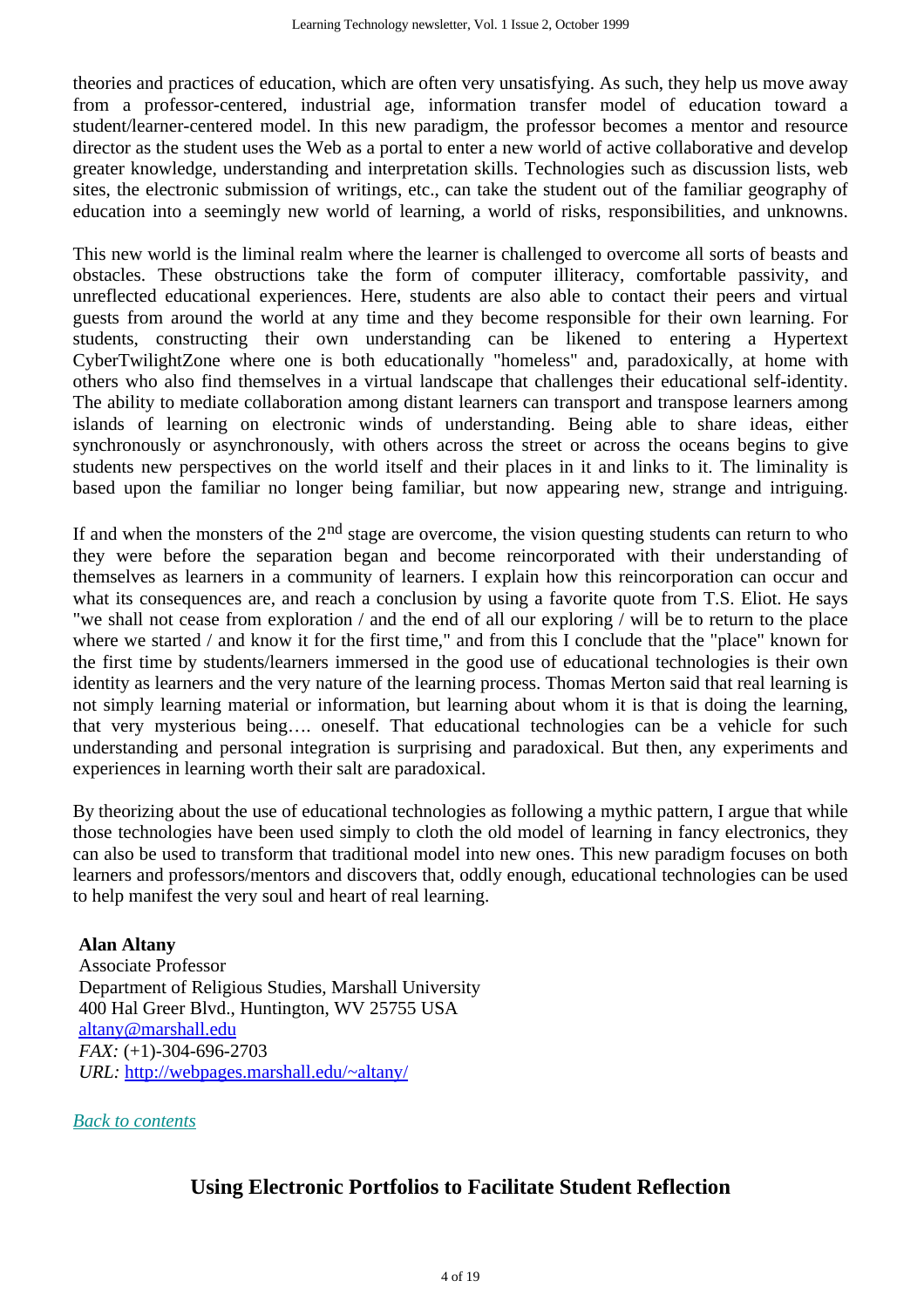For several years now our k-8 public school in Lone Pine, California has been assembling portfolios of work for each students and forwarding them to their next class. While our staff has had no consistent purpose for these portfolios, slowly the portfolios have become uniform. Occasionally, they are referred to in parent conferences and lately the sixth, seventh and eighth graders have used them as the basis of a required student-led conference in the spring.

Last year we began a pilot program to design and implement an electronic portfolio with three goals in mind. First we wanted the portfolio to be a record of the student's achievement on the newly adopted state standards. Second, we wanted the portfolio to provide an avenue by which students could reflect on their education and their accomplishments as well as a means by which we could facilitate student metacognition (students thinking about their thinking and cognitive skills). Finally, we wanted the students to be more involved in the creation of their individual portfolios and have the portfolios contain the varied electronic and project work students now create. In turn we hoped students would become more enthusiastic about their portfolio creation and maintenance.

Since most of our students are taught Hyperstudio, developed by Roger Wagner, in their lab time or in the multi-media elective classes, we chose this application to create a stack of open frames with which the students could work.

The portfolio contained a menu page with a picture of the student and two buttons, one leading to pages concerned with academics and the other concerned with activities. The Academics Web contained buttons labelled with the normal subject areas (math, writing, reading/literature etc.) as well with special sections that included "Goals/Individual Learning Plans", "Reflections", and "Projects." The student would create as many pages as they wished for each section and connect them to form webs that reflected their individual creative view point. The activities section included, sports, extra-curricular organizations, and more personal topics such as friends and hobbies.

The pilot group consisted of sixth graders taking a half years class that included internet research skills and some web page design as well. An evaluation using DeBono's PMI strategy resulted in pinpointing several difficulties the students were having that were obstacles to achievement of the indicated goals. Students showed increased interest in the process because of the medium and were interested in demonstrating their knowledge and achievements. But "students were unable to analyze their work in deep meaningful ways in most cases." They could describe what it was but not what it meant or demonstrated. Students were also distracted in to spending more time on design factors with Hyperstudio, than presentation of their work.

The PMI Strategy ends with "Interesting" observations and questions which led our staff to wonder if developmental issues affect most sixth graders ability to reflect deeply on what their work shows.

With the second group of sixth graders, several changes were made to facilitate the process. Because the second group had more experience with Hyperstudio, the scanner, and digital still and video cameras, it was easier for them to build the pages which typically went to 12 to 18 pages in number. Projects, tape recordings and video were all digitalized and included in the portfolio now.

By giving the students several California state standards in the three main academic areas, reviewing them with the students and restating them in the language appropriate for children, a focus for reflection was provided. Now the process was more a matching task for the student than an open ended analysis. Students would occasionally engage in analysis when work was only a partial match, what was left out or still incomplete.

To attain closure, a rubric was developed using a five point scale of criteria.

The hyperstudio format was excellent but still storage memory is an issue. The portfolios are stored on the school server now and thus can be accessed from any classroom through the individual student's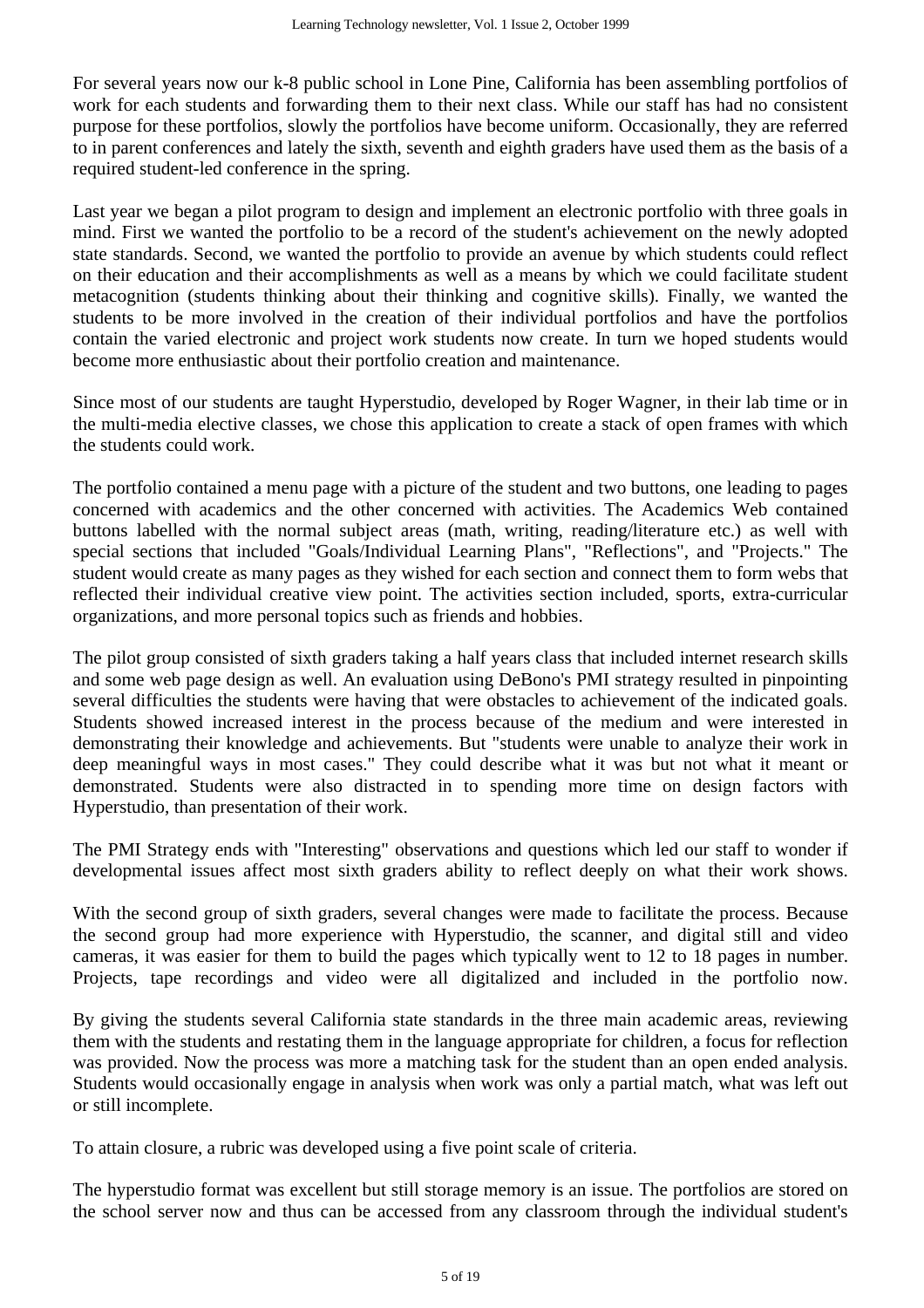folder. We are considering sacrificing the easy continual access and storing part or all of the portfolio on a zip drive or some other similar method.

Clearly the electronic portfolios have facilitated making our students more reflective about their work and more connected to the standards which they now must meet to promote to the next level. Thus they have become more responsible for the quality and completion of their work. But significant challenges remain. Students take time to create these portfolios that time must be taken from other learning activities. They are still more focused on presentation design than what the work they choose shows. Finally, storage will remain an on-going challenge.

Next year we will be continuing with the program expanding it to seventh and eighth grade students in our AVID study skills and organization classes. Now we are seeing evidence that direct instruction in and coaching of, along with practicing reflection processes helps students develop their metacognition to become responsible lifelong learners.

**Christopher Langley** Drawer 99 Lone Pine CA 93545 USA wstrnmoov@aol.com *FAX:* (+1)-760-876-5584

## *Back to contents*

# **How much teachers know about copyright issues for classroom related products?**

Most teachers who use multimedia in their classrooms frequently focus on the software and the immediate product that it can produce. They fail to take advantage of some of the broader benefits that are available through multimedia authoring. One of these benefits is to use this activity to establish clearly in the students' mind the value of intellectual property, and the ethical problems associated with ignoring others' rights to their own intellectual property. From anecdotal evidence and personal experience, it appears that many teachers not only fail to require their students to honor the intellectual rights of others, but they also set poor standards by the very nature of the multimedia projects that they, themselves produce.

Copyright laws govern the use of works created by others–an important issue compounded by this popularity of multimedia student projects. Little is known about the knowledge of K-12 teachers about the relevant laws and guidelines relating to copyright and multimedia. This issue has not been examined in an objective manner.

Therefore, as part of the author's doctoral studies in Educational Technology at Pepperdine University, this study was done to objectively assess the knowledge level of K-12 teachers about copyright issues related to their students' multimedia projects. In addition, several demographic factors, relating to experience using technology or multimedia, education, grade level taught, or years of teaching, were examined to determine any relationship to the teachers' knowledge levels.

Data was gathered using two instruments, a multiple choice questionnaire and an e-mail survey. The questionnaire had five demographic questions and 20 content questions about the copyright law and guidelines. These content questions were based on the sections of the Copyright Act of 1976 (as amended) that would apply to multimedia classroom projects, such as fair use, etc., and the Fair Use Guidelines for Educational Multimedia of the Consortium of College and University Media Centers. These guidelines were used because of all the guidelines in existence, they seem to be the most widely followed, and they specifically target educational multimedia projects. The specificity in the rules of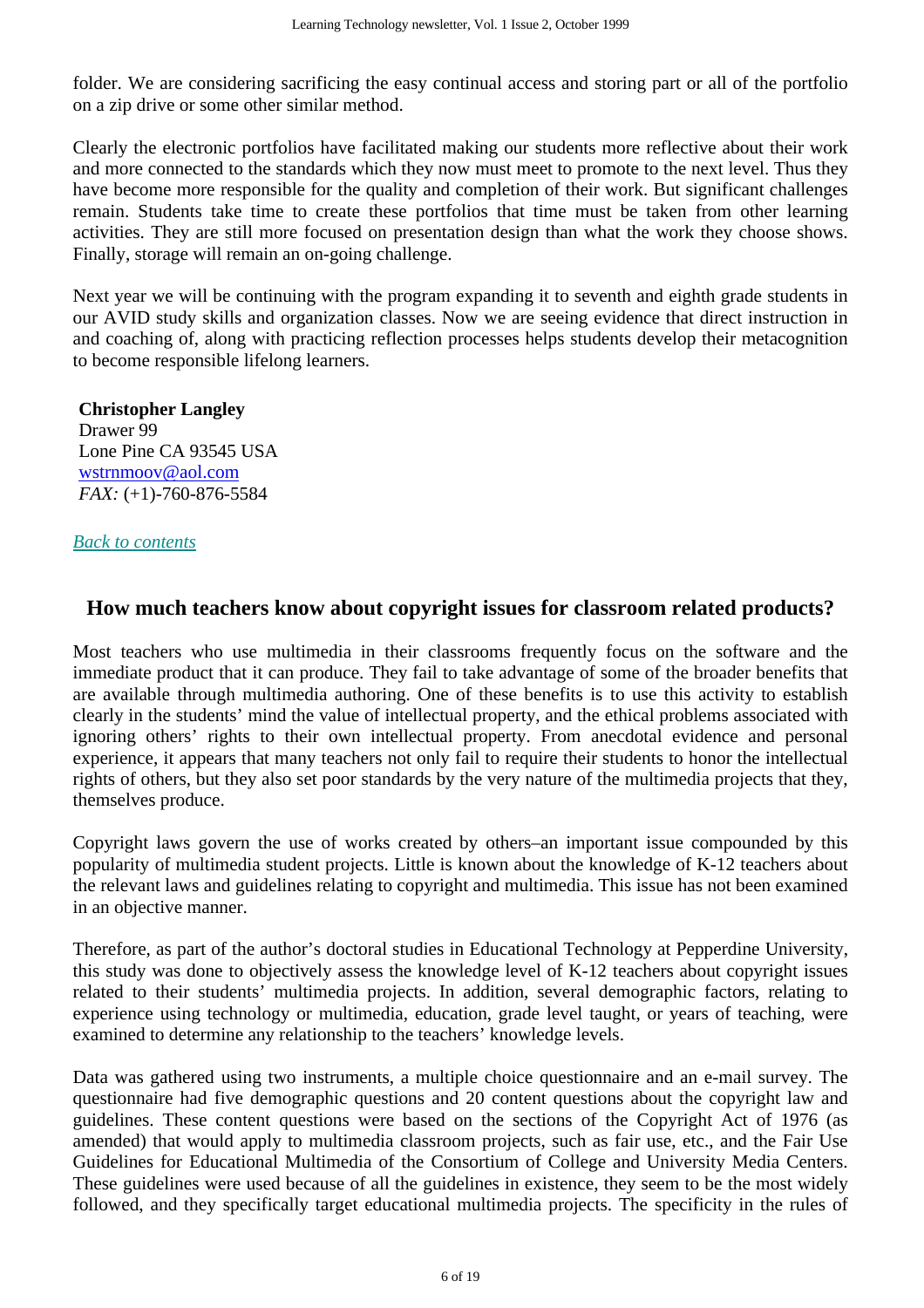these documents allowed the multiple choice format to gather the necessary information, without taking too much of the participants' time. A prize drawing was held from the returned questionnaires to help motivate completion of the form.

The data source was comprised of attendees at a technology conference in California who met three criteria: (a) they were classroom teachers, (b) they taught at the K-12 level, and (c) they have their students do multimedia authoring projects as part of their classroom activities. Prospective participants were asked if they met the above criteria before being given a copy of the questionnaire. Therefore, participation in this study was based on the individual indicating that they belonged in the data source. This relied on the participant be truthful. The lure of the prize drawing may have tempted some individuals into participating when they really did not belong in the data source. Two hundred six copies of the questionnaire were distributed to teachers indicating that they met the above criteria, and 119 completed forms were returned.

The results of the questionnaire were very disappointing. A score of 75% was considered a demonstration of proficiency, based on earlier studies. Only one individual achieved that level of proficiency, scoring exactly 75%. Only 15 out of the 119 individuals scored 50% or better on the questionnaire. There were 14 questionnaires with no correct answers, receiving a total score of zero. The mean score was 26.77%, with a standard deviation of 18.23. This high standard deviation is indicative of the wide range of scores.

| From $($ | To $(\zeta)$                                                          | Count |
|----------|-----------------------------------------------------------------------|-------|
| 0.000    | 10.000                                                                | 34    |
| 10.000   | 20,000                                                                | 12    |
| 20,000   | 30.000                                                                | 26    |
| 30,000   | 40.000                                                                | 28    |
| 40.000   | 50,000                                                                | 8     |
| 50,000   | 60.000                                                                | 6     |
| 60.000   | 70,000                                                                | 4     |
| 70.000   | 80.000                                                                | 1     |
| 80.000   | 90.000                                                                | 0     |
| 90.000   | 100.000                                                               | о     |
|          | Total                                                                 | 119   |
|          | Frequency distribution of total<br>percentage scores on questionnaire |       |

Demographic data provided no great insights. Those with five years or more experience with multimedia did better than would have been expected. High school teachers had a higher level of knowledge than middle school teachers. Other demographic factors seemed to have no noticeable effect.

Sixty-seven of those completing the original questionnaire were sent a short answer follow-up e-mail survey to gather additional information. Fifteen surveys were completed and returned. This follow-up e-mail survey indicated that most teachers are not aware of any district policies about copyright. Most of those responding to this survey indicated that their administration had not discussed this topic nor provided any relevant inservices. About half of the respondents said they learned what they know about copyright from word of mouth from colleagues. The vast majority of those returning the survey felt that educators need be concerned about copyright. Their reasons for this concern varied from ethical consideration to threat of lawsuits. This survey indicated that these educators felt that inservice education, backed up with written information was the best way to get copyright information out into the classroom.

This study concluded that the level of knowledge of K-12 teachers about copyright issues is very low. Specific copyright education is not readily available to teachers. This lack of knowledge may be leading to illegal activity in the classroom which would put districts, principals, and teachers at risk for legal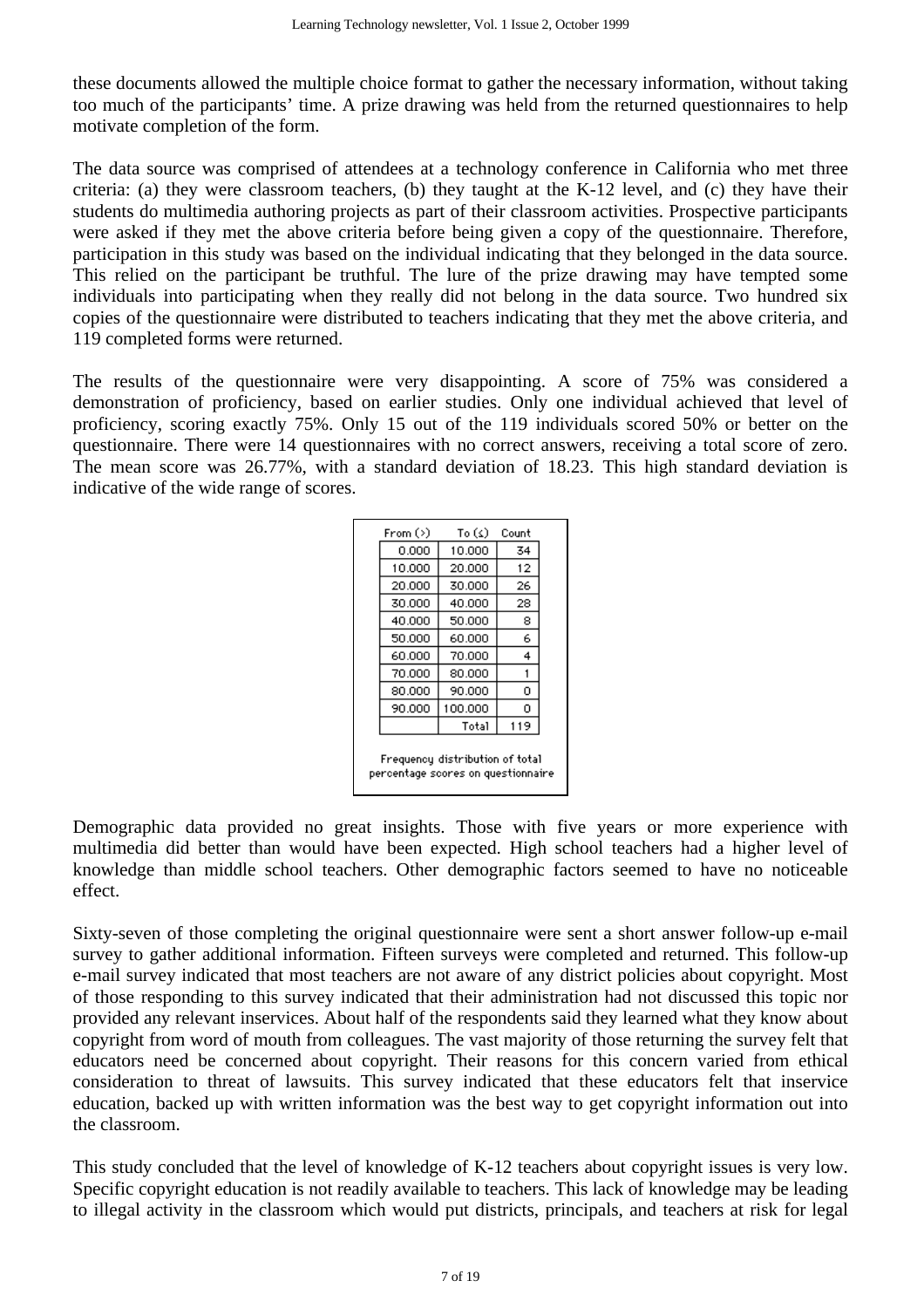suits for infringement.

**Stephen L. Shane Ed.D.** steveshane@earthlink.net

## *Back to contents*

# **Towards a Time-Efficient Methodology for Asynchronous Mixed-Language Presentations**

In 1998 the authors had an opportunity to examine facilities for the presentation of teaching material in more than one language semi-concurrently. This note comments on the methodology finally adopted, for brevity omitting details of the non-preferred alternatives examined.

## **The Student's Needs**

Many students attending University are being educated in a language that is not their mother tongue. Coping with the transition to tertiary education can be a considerable challenge to many first-year first-semester students, but when the notes and lectures are in a language other than the student's first language, the challenge can be even bigger. Both authors of this note are conscious of this situation, having learnt and taught under these conditions themselves.

Currently in New Zealand, most courses are taught in a variety of English, with M?ori and some other languages also being used. The level of English skill required for tertiary study can be measured using the International English Language Test Syndicate (IELTS) measure that ranks skill in bands 1 to 9, with a band 6 average being the minimum for entry into New Zealand Universities. Even with this qualification, new students can initially have trouble understanding. Technical terms can be a problem, as the student's inter-language dictionary often does not cover these. Lecturer's 'regional accents' can also be a problem, where 'regional accents' can (in this case) be regarded as any accent other than the one in which the students has been taught English.

One of the many ways to attempt to deal with these problems is to develop supplementary asynchronously available teaching material, with perhaps some use of the student's original language. We looked at this possibility.

## **Desirable Facilities and Pragmatic Limitations**

When surveying alternatives for development and delivery of this kind of material, we had several desirable attributes in mind. Acceptance of these attributes imposed some pragmatic limitations on our options.

- *Ease of delivery of material to remote sites.* It is a requirement that the courses be available to students situated in other countries. Paper-based materials are appropriate. Since our students are required to have access to e-mail, CD-ROM and Web-based material delivery could also seem appropriate. Postage of a CD-ROM is less expensive than posting paper-based material. 'Chalk & Talk' could be appropriate if the lectures are video-recorded, but currently there is no requirement that students have access to a video-player. Video recording standards also vary between countries.
- *Short response time.* We are in the Information Systems area. In this field changes occur so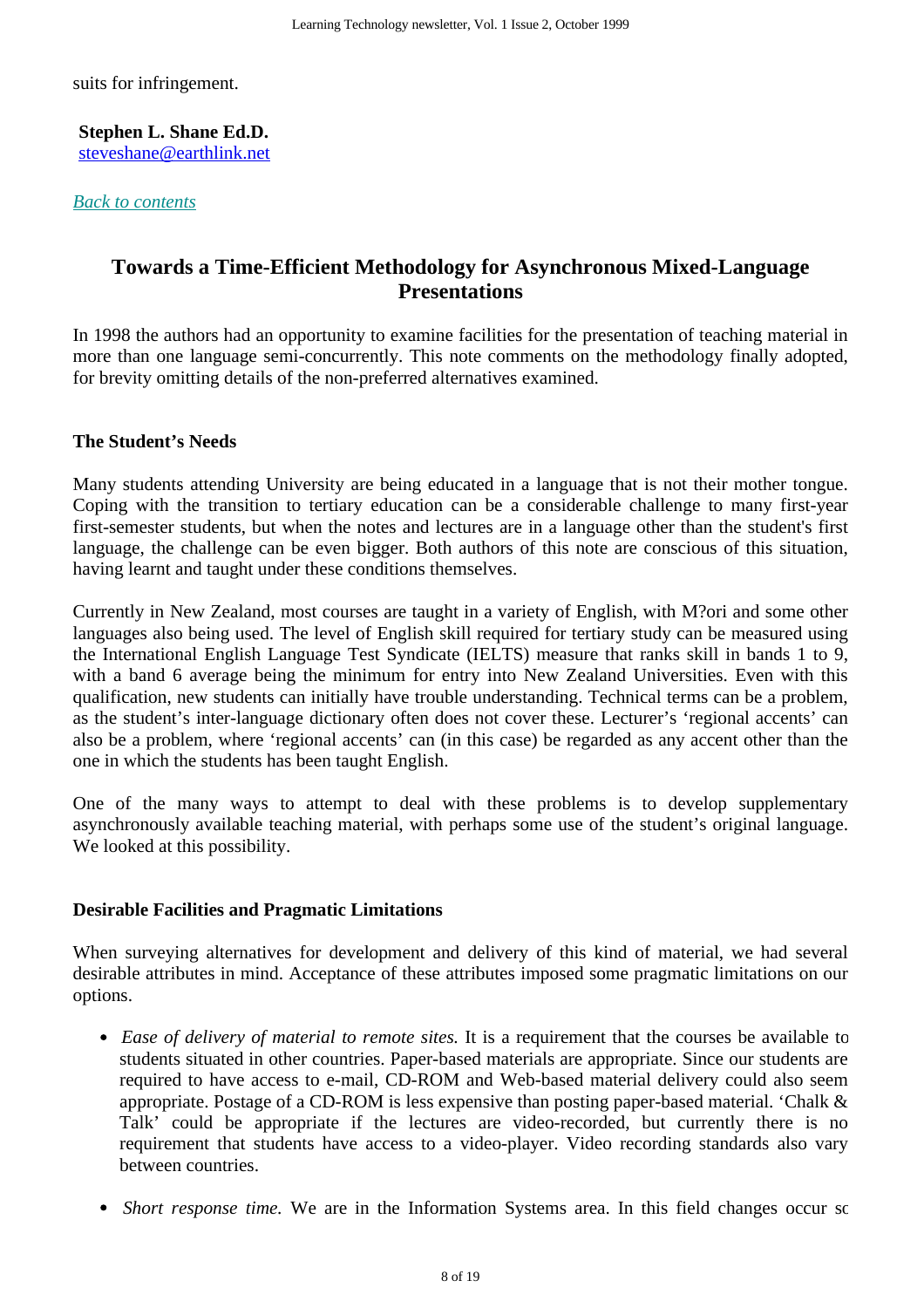frequently that material often can only be taught twice before needing to be revised. Currently practical requirements mean that provision of paper-based material has a lead time, in practice, of approximately a year. This is inconveniently long. Teaching 'this year's course' internally, and 'last year's course' externally is an option, but not considered a desirable one. Delivery via web-based material would seem to offer the possibility of a shorter lead-time for changes and/or corrections. 'Chalk and Talk' would only be an option if sufficient on-line video bandwidth were available for all our students. With our students having been historically spread from (e.g.) the middle of Russia to the Falkland Islands, this is not an assumption we can safely make.

- *Other-Language facility.* Many of our students come from a CJK (China/Japan/Korea background. It would be useful to have the facility of these regional languages (even thought their written languages use ideographs rather than characters) however this restricts our choice of tools. Since we are in the Business Faculty and most lecturers use PCs, not Macintoshes, use of PC-based tools is considered preferable even though some nice tools are available on Macintosh computers. For paper-based notes, Office 97 (used in some of our first-year exercises) and FrontPage 98 have some largely undocumented CJK features. They also offer some Web and CD-ROM capability as well as providing paper-based facilities. 'Chalk and Talk' is not an option without an interpreter being provided at each lecture.
- *The methodology shouldn't cost much extra.* Both the student and the university administration find this requirement *very* desirable.

With regard to the students, we already require e-mail access. This usually means access to some form of computer. It was felt that to require students to also have access to a video player as well as a computer was not economically desirable. This rules out 'Chalk and Talk' delivery, unless delivered via a CD-ROM. Delivery of student notes via CD-ROM only (no paper notes), is also considered undesirable on the basis of student expense even though this would probably be less expensive for the University. The same applied to Web-only delivery. With Web use reportedly doubling every 3 months, and backbone line capacity doubling every year, we felt that we could not guarantee that future students would have access to adequate Internet bandwidth for Web images or Web video. Since the students currently use components of Office 97 for first-year assignments, something inexpensively compatible with this package seemed desirable on the basis of cost.

With regard to the lecturers, whilst getting a team together to create a Web course is desirable, the likelihood of being able to do this every couple of years for each subject (when a revision of the course may be desirable) seems remote in practice. In practice, the lecturers have to do most of the work themselves. Requirement *Minimal extra demands on Lecturer's time* below means that a minimum extra amount should have to be learnt to achieve these goals. Requirement *The methodology shouldn't cost much extra* means the methodology adopted should be at a minimal extra cost to the University.

- *The delivery methods used should be available whenever needed by the student.* Ideally this means 24 hours a day, 7 days a week. Lesson delivery via paper notes, CD-ROM and videotape all meet this requirement. 'Chalk and Talk' doesn't, unless delivered in recorded mode. Our first year classes have historically varied from 250 to over 1,000 students, and any Web site is likely to be heavily used. Web delivery will only meet this requirement if the Web is 'down' for maintenance infrequently; there being no time of the day when we can assume that all of our international students have no desire to use the site.
- *Minimal extra demands on Lecturer's time.* Currently most of the lesson material is typed in by the lecturers themselves using either Microsoft Word or WordPerfect. A methodology sufficiently compatible with these software packages, and in such a form that the material did not have to be typed in multiple times would be useful. Regarding Web presentation, while it would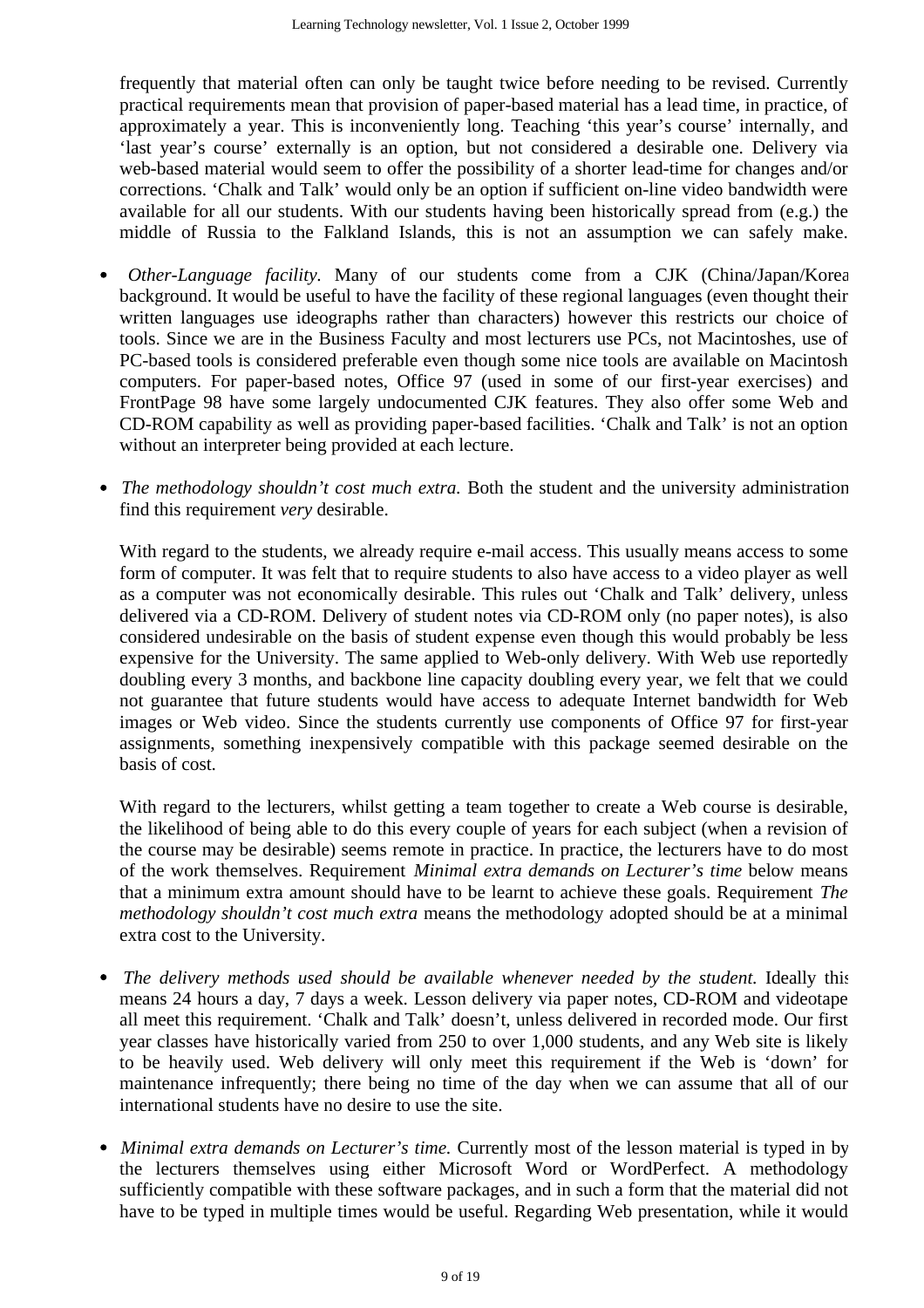be nice for lecturers to have the time to learn the use of HTML, Java, JavaScript, Perl, ActiveX, XML and URLs to produce beautiful and stimulating web sites, in practice it is also nice to have some time to spend with one's family. In the author's experience, for a methodology to be widely accepted by other than enthusiasts, it is *very* important that that methodology require a minimal investment of time by the lecturer concerned. Methodologies such as the ones that allow dumping Web sites onto a CD-ROM without further work are available; these would seem more desirable than those requiring extra work. 'Chalk and Talk' would seem the least-work and most easily revised alternative, but this has remote-site delivery problems.

## **What We Found**

All in all, satisfying these requirements seemed a tall order.

The methodology finally adopted actually met most of these requirements, and worked well in practice, but was more restricted in generality than we would have initially desired. Cognisant of the restrictions above, we mostly used variations or additions to the Office 97 products already in use by students and lecturers for lecture and assignment production. The presence of these on the student's and Laboratory computers, plus the use of Internet Explorer, allowed a solution to be developed quickly and with much less effort than would have been the case for a more generally applicable solution.

- *Second language input facility.* The first challenge to be overcome was the input and use of languages other than English. European languages would not have been a big problem, but CJK languages posed more of a challenge. The original 7-bit ASCII standard enshrined the needs of the 'American' variant of English (those speaking the 'English' variant of English pointed out there was a \$ symbol but no £ symbol). Use of the  $8<sup>th</sup>$  bit of a byte allowed a doubling of the number of characters, and these were used for local variants, e.g. to represent Thai or Hindi characters, or the extra characters needed for European languages such as ç, ê, ö etc.. These regional uses were mostly mutually incompatible. In an effort to overcome these incompatibilities, Unicode was specified. Unicode aimed to allow the characters/glyphs used in all of the world's main human languages to be represented. Both the Macintosh and Microsoft computers have Unicode as a basic part of their operating systems (we have been told Linux is still anglophilic (private communication)). Glyphs for use in about 25 language groups have already been defined, (e.g. see 'The Unicode Standard', ISBN 0-201-48345-9). The defined glyphs include several thousand for use with the CJK languages. So CJK facilities were theoretically available for our use.
- *Second language fonts.* We found several free CJK fonts on the Internet. The ones that initially worked best for us were the ones downloaded from the Microsoft web-site. We still needed a method of getting the Mandarin into the computer. There are several methodologies for specifying Mandarin glyphs. The method in which one of us (CY) was most skilled involved typing pin-yin (roughly a phonetic form of Mandarin). We located and downloaded a free Global IME (Input Method Editor) from the Microsoft web-site, and found this worked at an 'acceptable' rather than a 'good' level. We initially used this, and later used NJ Star whose input methodology was easier to use; its output being optionally compatible with Word 97. NJ Star also seemed to have access to a greater vocabulary. The Global IME editor could also be used with Outlook Express in HTML mode to send and receive e-mail that used a mixture of English and Mandarin glyphs. A CJK e-mail facility was not what we had been looking for, but it was a nice extra.
- *Voice input facility.* The ability to record voice was obtained by use of free software from the Internet (Microsoft web-site). This was used to add English and Mandarin voice annotations to the Web slides.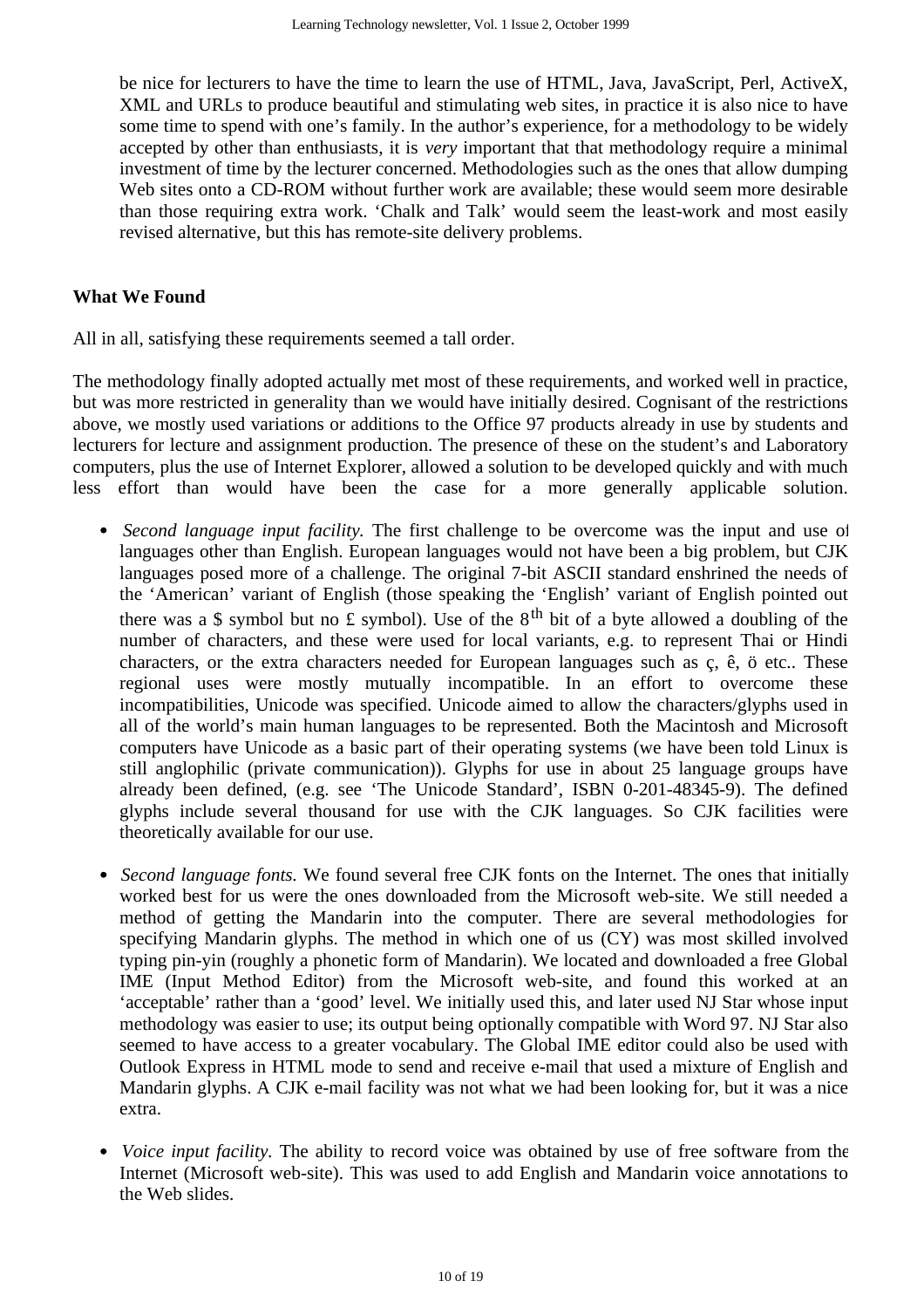## **What We Did**

Producing documentation for some lectures in a first-year first-semester Information Systems course tested the facilities listed above.

- *Conversion to Lecture Overheads*. Using Word's 'Outline' facility carefully, Word 97 documents using both English and Mandarin fonts were automatically converted into PowerPoint slides. The Word 97/PowerPoint 97 conversion had the restriction that, while we used roman fonts and two Mandarin fonts in Word 97 documents, only one Mandarin font could be added to the roman fonts in PowerPoint 97. The English and their Mandarin slide translations were cross-linked at this stage. The result worked nicely.
- *Adding Voice annotations.* English and Mandarin voice annotation were then added to the Web slides. The free software had the limitation of allowing only one minute of narration to be recorded at a time. Initially this was annoying, but one of the authors (EGF) found himself to be needlessly garrulous, and the limitation resulted in a more concise lecture presentation which, when combined with a greater number of slides than we usually used, resulted in a presentation which students rated as preferable. The short time limitation per slide also allowed one of the authors (CY) to use unscripted translation for the Mandarin versions of the English voice narrations. This resulted in a considerable saving of time. The voice files produced by the free software have the disadvantage of being large. We are currently looking at the usability of various compression methods.
- *Conversion to a Web site.* Next came the attempted Web conversion. A Web site was produced using a FrontPage menu option. Theoretically both Word 97 and PowerPoint 97 documents can be saved in HTML format, ready for use in a Web site. In practice, if the HTML produced by Word 97 was produced by a human, we would probably doubt that human's sobriety. The HTML produced by PowerPoint 97 eliminated both the voice annotations and the Mandarin fonts; so we had problems.

We had previously obtained an estimate for the time to 'clean up' a 16-page Word document's HTML conversion ready for web use; two WebCT users independently estimating 3-5 hours. However in our environment all users had Office on their computers. In this case we could link the original Word document to the web directly using FrontPage. This had the advantage that the word document could be pulled up directly via the Web, side-stepping HTML's limitations (e.g. allowing the use of facilities like multiple columns, headers, footers, formulae, fine font control etc. that are usually used for formal academic publications). The main disadvantage was that, while Internet Explorer accepted this format, we could not get the Netscape browser to work well with this web. Given that this method of making the document available via the web took not 3-5 hours but half a minute, we pragmatically, but regretfully, accepted this limitation.

The same linking method worked well for the PowerPoint slides, facilitating (with similar time savings) the use of both voice annotations and Mandarin ideographs from the Web site without any further conversion work being required.

- *CD-ROM Production.* One of the authors (CY) dumped a major portion of the Web site on to a CD-ROM to allow lecturers who gave this course at other sites to see the material early. While it took some time to 'burn' the CD-ROMs, only a few minutes of lecturer time was spent starting the process, the rest was automatic.
- *The results*. The resultant Web was implemented in such a way that the student could click on a Web page button to get the English web page quickly replaced by a Mandarin version of that page. Clicking on a similar button on the Mandarin page would take the student back to the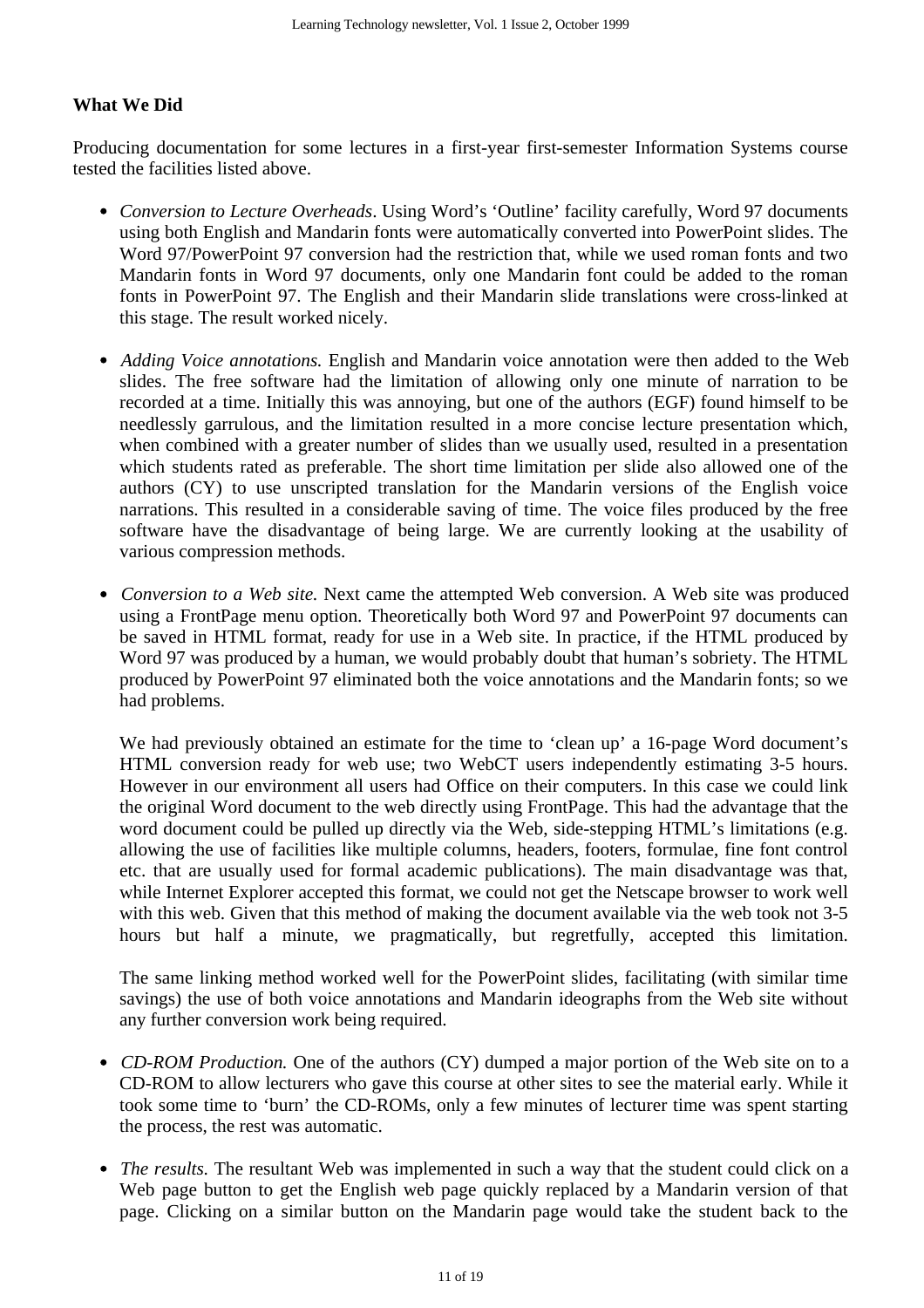English version. If the slide or page (e.g. a graph) had voice narration, clicking on a button on the left of the screen produced an English commentary, clicking on a button on the right produced a commentary in Mandarin.

Material produced using this methodology was also used experimentally in several lectures where the main slide was projected via a video projector on to a screen at the front of the lecture theatre, while a Mandarin version was projected via an overhead projector on to a side screen. While this method of presentation was faced with considerable trepidation by the presenter (EGF) for whom Mandarin remains a vast mystery, apparently we got it right, and the relevant students really appreciated the fact that the effort was being made.

## **Advantages of the development methodology adopted**

The methodology adopted had the serendipitous effect of offering advantages to all students, as well as the ones who did not have English as their first language. Looking at the advantages: -

- Mixed-language presentation is possible using Microsoft Office 97/FrontPage 9
- Technical terms could be defined and explained in both the student's original language and in English. This aided understanding, and the students concerned commented it also helped their grasp of English.
- The methodology, if followed, involves only one entry of material by the lecturer for each language used. Since some of the other methodologies involve either re-entry of material, or substantial subsequent text editing, lecturers particularly appreciated this feature.
- Even if no second language is used, use of this methodology is beneficial compared with some of the other available methodologies. It makes it possible for an interested lecturer to make paper, lecture overheads, CD-ROM and Web facilities available without the lecturer having to work 'heroic' hours, and without the lecturer having to edit language files, (or even to know what terms like URL, XML, or HTML mean).
- The lecture material can be made available for student use asynchronously with the lectures, via paper, CD-ROM or the Web.
- A variety of delivery methods was available for use in sending material to international students.
- The FrontPage Web template used for this web also automatically includes the ability to search the web site (resulting in a list of clickable web pages); submit a bug report; submit a suggestion; contribute to a threaded discussion; and to be able to download files and documents automatically.
- The resultant Web offers a high availability. The FrontPage methodology involves the lecturer editing the Web site on the lecturer's own computer via FrontPage's Word-like editor, and checking that the revised web site is satisfactory before using a menu option to 'publish' the corrected and checked web to a server. 'Publishing' in our experience takes only a minute or two, whereas editing and checking the web site 'on-line' (e.g. modifying text and HTML) could make a web site effectively unavailable for an hour or more. Editing the web on the lecturer's computer also means that, apart from the contents of the threaded discussion groups, there is always an on-line backup of the web site available for use if there are problems. All this is done without the lecturer having a need to know a computer language.
- If Internet Explorer 4 or 5 is used, Office documents can be pulled up directly from the Web site,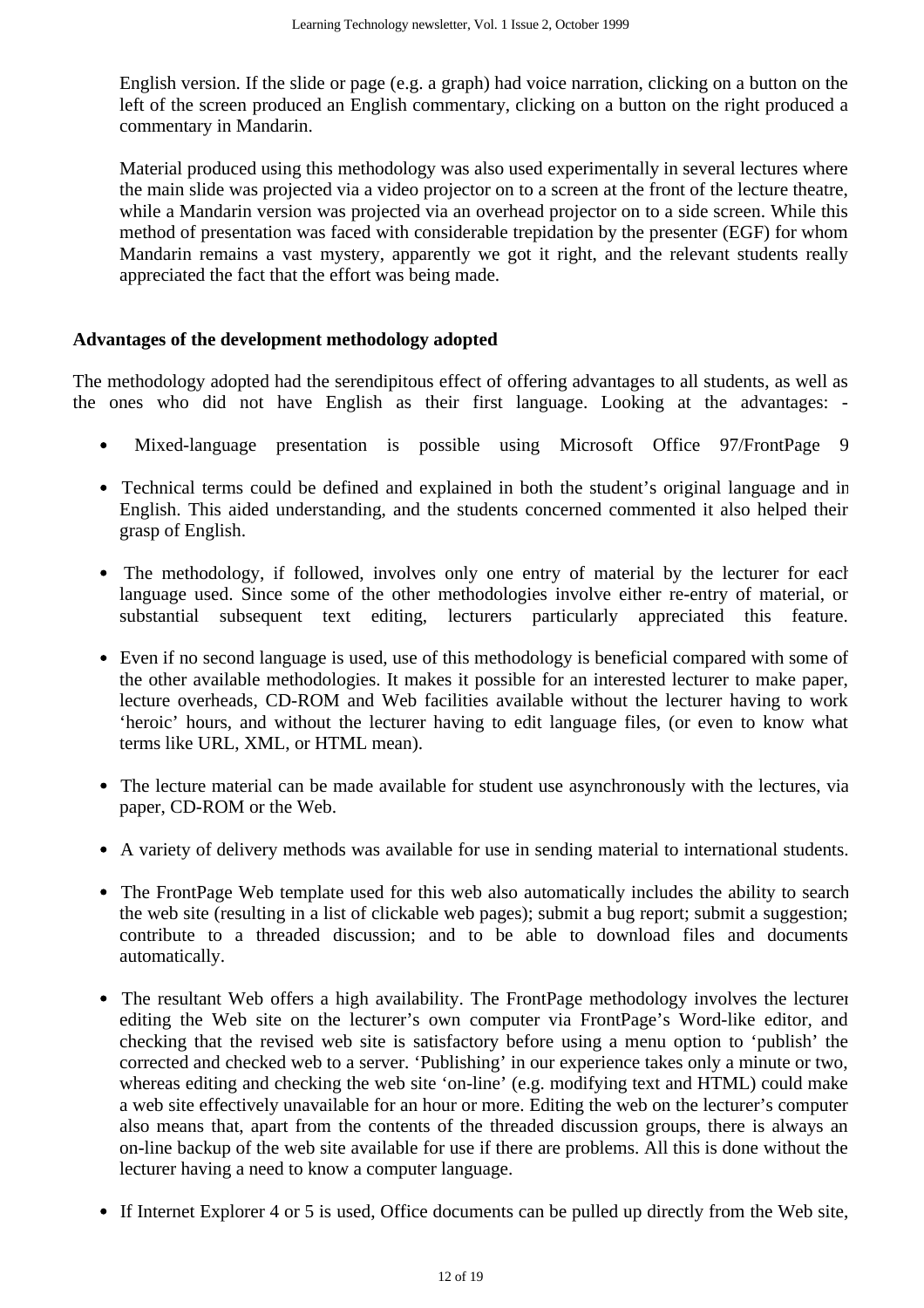allowing the considerable layout limitations of HTML to be bypassed.

- Corrections or changes can be promulgated easily. Students can 'subscribe' to a "what's new" web page, and be automatically notified when a change is made. This obviates the need for a lecturer to have to send e-mail notifications of changes to students.
- Since the methodology uses mainly extensions of presently used facilities, the extra cost to both the students and University was minimised.
- The methodology had the serendipitous result of allowing multi-language e-mai
- The fact that Unicode underlies the PC's operating system makes it theoretically possible to use any of the presently defined 25 or so languages as the primary teaching language, mixing and matching with any of the others for second-language presentations. In practice this versatility is limited by the fonts and input methodologies available.

## **After-Thoughts**

The authors found this an interesting project. The methodology adopted proved practical, producing results that were rated by the Chinese students in an informal poll as being very useful. The students commented that understanding and learning the material was much easier in this subject than their other first-year subjects.

Interestingly, when asked if the provision of help in Mandarin beyond the first year was preferable, the Chinese students commented that part of their purpose here was to learn English, and so in years beyond first year they hoped that provision of this sort of help would not be necessary.

Application of the methodology also produced results that were of use to the other students in the class, in that lecture material in several forms suitable for asynchronous learning became available. Students who, for a variety of reasons, could not attend all the lectures valued this.

It was a disappointment that the Web site could not be made accessible by a Netscape browser. However the time savings obtained were so considerable that we felt justified in using the approach adopted. We have subsequently also had access to Adobe Distiller. This proved able to handle the Mandarin Word files well. It could not handle the sound facility.

Theoretically, this methodology is not restricted to English-first-language applications. It is available for all of the languages supported by Unicode, and could be useful for language classes.

After the formal project had ended, a beta evaluation copy of Office 2000 and FrontPage 2000 became available. Many of the restrictions noted above have been removed in this newer version. The Word 97/PowerPoint 97 conversion restriction that limited PowerPoint 97 to one Mandarin font (plus roman fonts) has been removed in the Word 2000 to PowerPoint 2000 conversion. The Word 2000 to HTML conversion is a big improvement, but is still not perfect. The PowerPoint 2000 to HTML automatic conversion now handles Mandarin, but not sound. Although we did not use it in this particular application, it may be of interest that Access 2000 (unlike Access 97) also has the relatively unusual ability for a database of being able to use Unicode, thus allowing multi-language databases that include CJK glyphs. The main improvement however, which would have been a real boon to us, is that multi-language use in Office 2000/FrontPage 2000 is now well documented. This should considerably ease the initial load of any implementor who wishes to take a similar path to the one discussed above.

#### **Summary**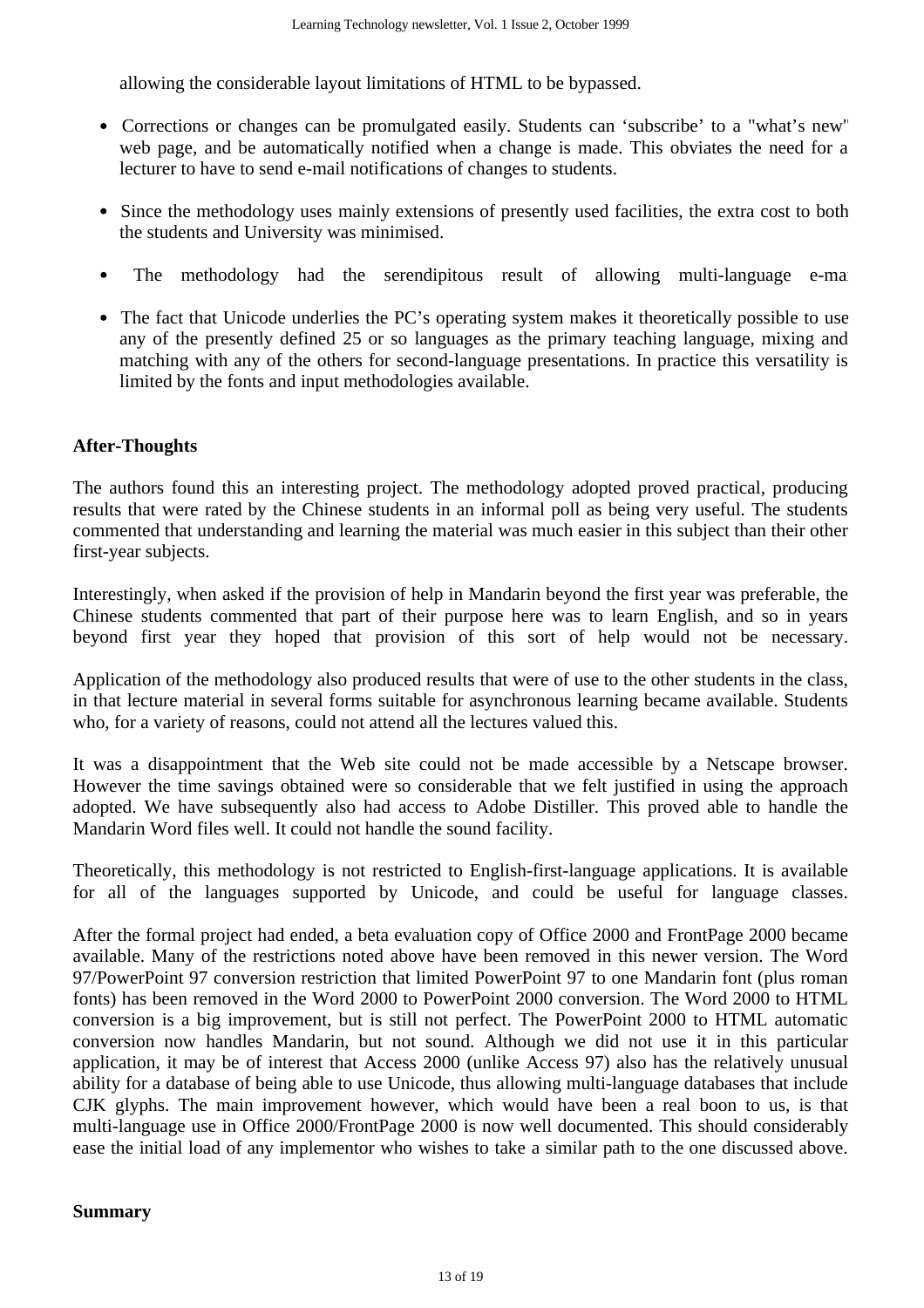Even though the requirements fairly severely limited the author's options, a solution was found that, while not completely ideal, was reasonably satisfactory, useful, and met most of the requirements specified before the project started. This methodology shows encouraging signs of being a useful low-cost low-effort method for developing multi-language lessons in environments similar to ours.

**E.G. Faulkner** & **Chen Y.** Information Systems Department Massey University, Palmerston North New Zealand Graeme@ieee.org, Y.Chen@massey.ac.nz

*Back to contents*

# **Impact of Advanced Media and Emerging Technology on Schools and Society**

Part 1 of 3

John Brishcar, an 8<sup>th</sup> grade science teacher in a public school in New Jersey, USA challenges us all in the use of advanced media and its acceptance in several areas of school and society. In his article, he looks at that new medium of information – the printed book! Several different viewpoints are represented that are directly affected by this new means of inexpensively publishing new thought and distributing this information in mere weeks!

Dateline December 27, 1557, BERLIN GERMANY: The committee on the Impact of Advanced Media and Emerging Technology met for the second straight week and issued its findings to large gathering at the local town meeting hall today.

The Representatives of major factions: university Professors, and educators, industry executives, clergy, governmental officials, parents and students met to discuss the impact of this new technology and to plan the integration of its usage in this modern era.

"Many of the old ways of looking at information, and the way it was doled out have to be looked at in a whole new light due to the recent advances in technology" said one member of the clergy, "I can now actually have access to original material to study at a moments notice. That process of movable type that Mr. Gutenberg invented has made printed material available to thousands where only a select few could have access before! Not only the availability of the information, but the speed at which we can have access to it has shrunk from months and years to just weeks because many more copies of information are spread out all over the countryside."

Many would believe that the invention of movable type, allowing mass distribution of printed material at an insignificant cost is generally a good thing.

This may not be the case.

There are Bibles, printed by Mr. Gutenberg, in which children are employed to color in some of the artwork and wood block letters by hand. A printer, representing the emerging industry stated "It has taken many years for the public to trust that mechanically reproduced material was 'real'. Our marketing people suggested that having the drop caps and wood carved pictures colored by hand, even if we used children, would help with the acceptance. It worked!"

"There is a mistrust of mass produced material as being false, full of errors and removed or different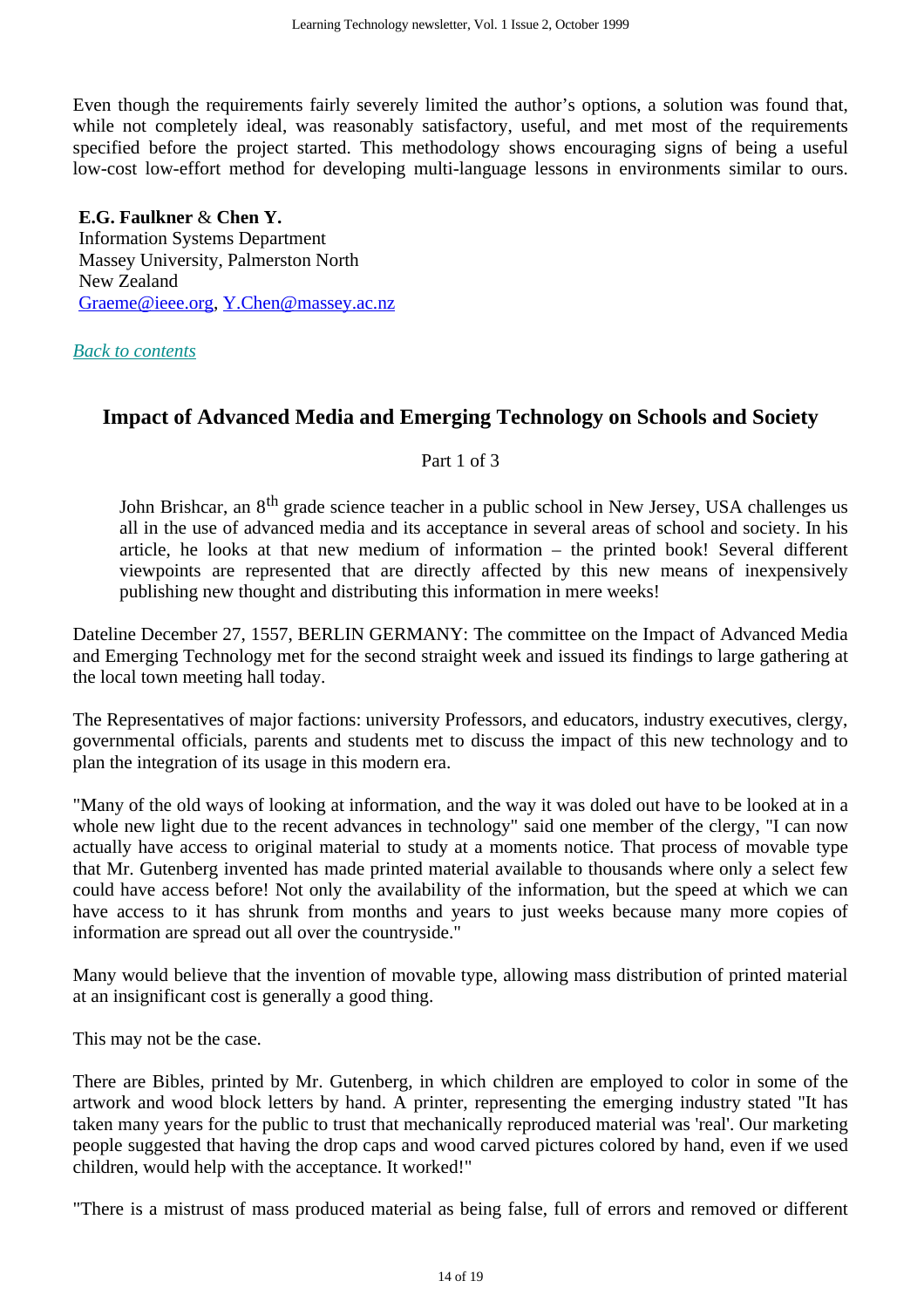from the original, but as a publisher myself, I can tell you that just the opposite is true," the publisher went on to say.

When a new book was made the traditional way, someone would simply copy the original manuscript, word-by-word, page-by-page. This process took much time and expense and after all was done, a single production was made. "With movable type, we set the words once. After the page is proofed, untold copies may be made IDENTICAL to the first. This has in fact, cut down on the number of clerical errors," the printer reported. "As far as being removed from the original, in some cases now it **is** the original material. We even have people writing **for** printing."

This is why the committee was formed - to study the impact of this new technology on society. "We believe that we should move cautiously, slowly and deliberately in the use of this technology until we can forecast exactly how it will affect our world. We cannot rush headlong into the use of this material without thought. Everything that we know will need to change. This very report itself will become available to those who would not have seen it before," said one Government official.

The following is a digest of the principal committees' reports. All committees were asked to use a similar format for their report covering three main areas: the advantages, disadvantages, and what the future might hold if the technology were incorporated into the mainstream of everyday life. Finally, each committee must vote to accept or deny the integration of the advanced media in their area.

## **Universities and institutes of higher learning**

"We at the University cannot think of a better vehicle for the advancement of learning. We have embraced this new medium with open arms and strongly encourage its use. In fact, we are demanding our professors to publish or perish as educators." The university official added, "with such easy access to information, we can now have visiting experts contribute to our classes, even if they are hundreds of miles away. It has let in some interesting ideas from far places that have stirred up our students, so all in all, we are in favor of using books in our classes."

Leading publishers "We have been watching the emergence of the printed word for quite some time now. We like the fact that the per unit cost is low and the incremental cost of production is almost insignificant," reported a leading industrial consultant. "We see this new technology as advantageous in the areas of mass distribution of information in a cost efficient manner. What is great is that if an error is found, it can be corrected on the original typeset and the new copies are all correct, this saves many law suits."

He went on to say "We published a book on tides and navigation with mathematical flaws. With the second printing, the errors were removed and sailors navigated to the right places again. Now, every time we print a copy, we don't have to proofread it! What would be nice is to find a way that we could keep the information in one place, keep it updated and deliver only the information needed, when it was needed. That would be great - but I can't imagine that ever happening."

The down side to this printing business is that with the ease of making copies, identical to the original, someone will steal the original and claim the work as his own. We need to know who owns the right to copy - the copyright to the material.

Mr. Gutenberg's process is putting the hand copying industry out of business. There is still the novelty of owning a hand made original, but many consumers are strictly looking for the old three standards, price, availability and utility. Production printing, the advanced media of this century fills the bill in all these areas.

"We see a tremendous market for all kinds of information - all kinds of books. We heartily endorse the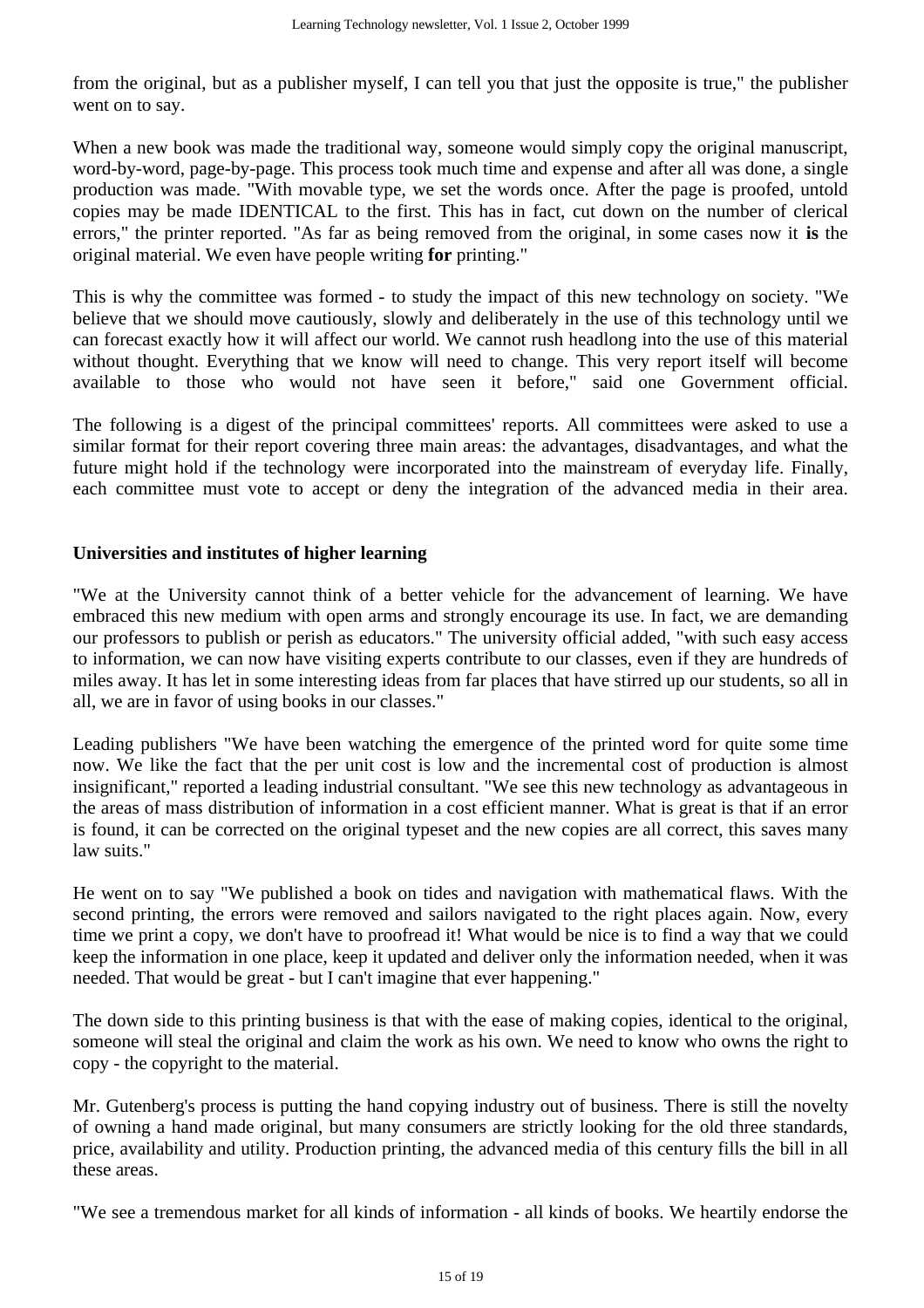adaptation of this new technology and strongly support and invest in it."

## **Clergy**

There are some people who believe that it is correct for persons to actually read silently! Imagine that, silent reading! We read for others, to let them in on the thoughts behind the cryptic symbols of the written word. To read for our own pleasure is to misuse the gift.

The only materials necessary for scholarly reading are the Bible and printed copies of sermons to be read to others. Printed material is nice to have if it is of the right "kind" of material. The danger of this new technology is that soon, everyone will have his own copy of the Bible, and will wander aimlessly in the writings, making up his own mind as to what the interpretation should be. These commoners are not trained in Biblical study and could easily come to wrong and maybe dangerous conclusions."

"We have that radical, Martin Luther, writing propaganda out there. He is writing specifically for this new vehicle in German, knowing full well that it will be read by the masses. How can we compete with that in the church? We must enforce limits and controls on this instrument of rebellion!

"Our saving grace is that many of the people still do not know how to read. These still will listen to reason and not engage in the mind-altering persuasion of this devil's tool. Besides, we all know that only in Latin is the truth revealed." It doesn't matter how many copies of the Bible are printed in Latin, as not many read Latin anyway. We must guard against anyone printing the Bible in the tongue of the common man."

"We cannot, in good conscience, endorse the use of this technology. The dangers for the common man, untrained in religious matters, coming to conclusions by himself must be squelched. We cannot permit access to original documents and religious materials to the untrained reader. We are the experts. We have a sacred mission to interpret spiritual matters and guide the masses."

"The next thing that will happen is that women will want to be ordained, people will challenge our God given authority, and there will come a group of protestants hanging signs on our doors."

The clergy, by unanimous decision voted not to endorse the use of this technology.

## **Educators**

"The only thing needed, is a piece of chalk in the hand of a good teacher," said one leading schoolteacher. "I have been teaching for the same material, the same way twenty five years. I lecture and those that want to learn - learn. Those that do not want to learn become toilers of the land. My students copy down my words exactly. We have no need for books for everyone. Who will pay for all those books? We simply do not need this technology."

"If the students have access to all this information, they will become more educated than their parents. Some children will even be better at finding things out (newer things!), than we teachers, just because they will know how to use this technology more effectively than we teachers."

This educator then put forth many other points. According to his group, there would be major changes in the delivery of information, the makeup of the classes and Guild issues to contend with if educators endorsed this advanced media.

If some child could simply read information in a book, why would we need teachers? Once someone was able to read, couldn't he or she then self learn the material? Women will want to learn to read! We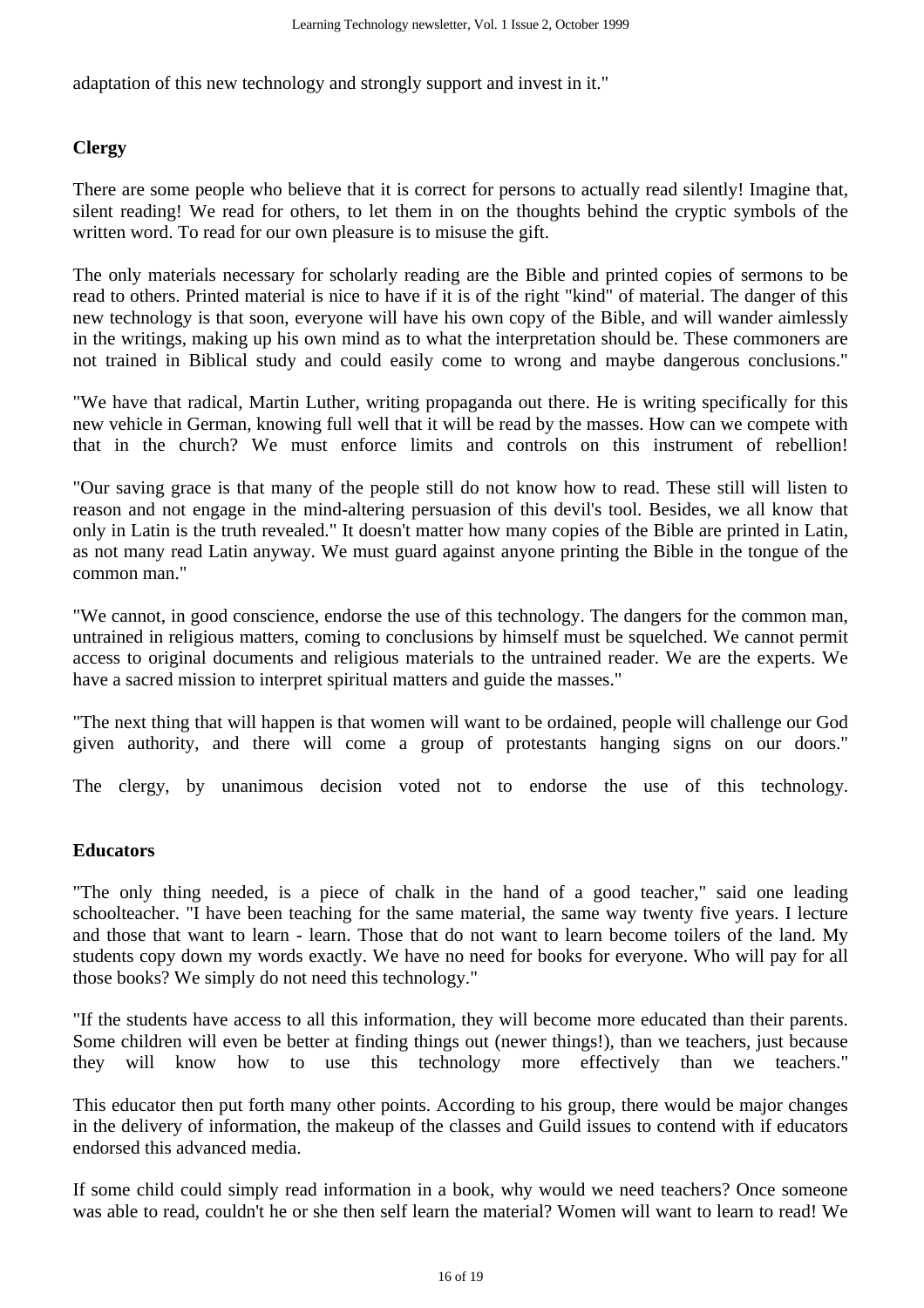need to keep classrooms teacher centered, with the teacher handing out the information to all the children at the same pace, at the same time. You can't have a class with 20 children all reading different chapters at one time.

"We must be the guardians of information, standing at the flood gates turning away inappropriate material and only allowing in what is necessary for the children to know. We know what they need," the teacher confided. "We can not let these unverified sources of information into the classrooms. We must insure that all information is correct before the children have access to it. We need to keep reminding our children that travel faster than 38 miles per hour is impossible, and that the Earth is the center of the universe, not what that crazed Copernicus is spouting out."

> *Next issue:* In part 2 of 3 - A continuation of educators report on this new technology. How does mass publication affect teaching and learning? How can we make sure that the kids are not exposed to the 'wrong kind' of information? Who do we teach how to use this new medium?

**John Brishcar** brishcar@pobox.com URL: http://www.pobox.com/~brishcar

#### *Back to contents*

# **Announcement: Mathematics Metadata Working Group**

A group of American mathematicians is working on defining LOM compliant standards for mathematics. The request to form this group came from the IMS project and the impetus to do the work has come from digital libraries such as the Eisenhower National Clearinghouse (ENC), the Math Forum, and NEEDS. The group is reporting to various professional societies within the discipline of mathematics (AMS, MAA, SIAM, and NCTM) as well as the W3C Mathematics Working group, which has some members in common.

The project is concentrating on defining vocabulary taxonomies (under *Classification*) and a few other key elements that require specific attention for mathematics. The role-out date for a document for public review by the mathematics community is the end of 1999, in time for dissemination at the annual joint mathematics meetings in January, 2000, taking place in Washington DC. By then we should also have a prototype in the SMETE portal hosted by NEEDS.

Information, reports, and comments may be found at

http://forum.swarthmore.edu/discussions/math\_metadata/ (note: there is an underscore between math and metadata in the URL.) This is an open group and participation is welcome. For more information please send email to the address below.

**Robby Robson** Snell 338, Oregon State University Corvallis, OR, USA 97331 robby@orst.edu URL: http://osu.orst.edu/~robsonr

*Back to contents*

# **Call for papers: Journal of Women and Minorities in Science and Engineering**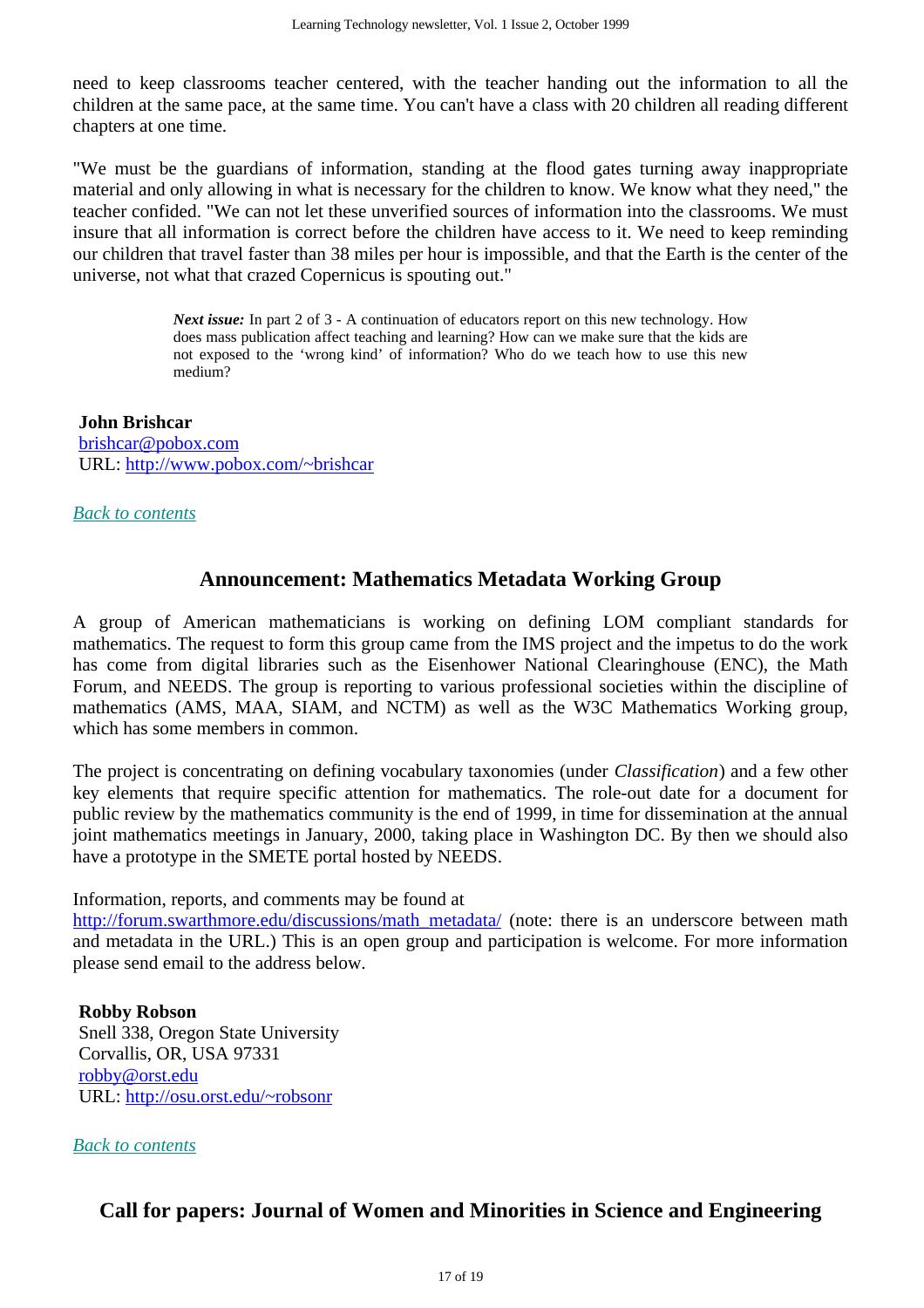## Volume 6, 2000

Carol J. Burger, Ph.D., Editor-in-Chief Center for Interdisciplinary Studies Virginia Polytechnic Institute and State University

Now welcoming submissions for Volume 6, the Journal of Women and Minorities in Science and Engineering publishes original, peer-reviewed papers that report innovative ideas and programs, scientific studies, and formulation of concepts related to the education, recruitment, and retention of underrepresented groups in science and engineering. Issues related to women and minorities in science and engineering are consolidated to address the entire professional and educational environment.

Subjects for papers submitted can include:

- empirical studies of current qualitative or quantitative research;
- historical investigations of how minority status impacts science and engineerin
- original theoretical or conceptual analyses of science from feminist, racial, and ethni perspectives
- reviews of literature to help develop new ideas and directions for future research
- explorations of feminist teaching methods, minority student/white teacher interactions; and
- cultural phenomena that affect the classroom climate.

To receive guidelines for manuscript preparation or to submit a curriculum vita if you are interested in reviewing papers for the journal contact:

Editorial Assistant Journal of Women and Minorities in Science and Engineering Center for Interdisciplinary Studies Virginia Polytechnic Institute and State University Blacksburg, VA 24061-0227 Phone: 540-231-6296 Fax: 540-231-7013 E-mail: JRLWMSE@VT.EDU

Information available online at: http://WWW.BEGELLHOUSE.COM/JWMSE/JWMSE.HTML

*Back to contents*

## **Notes regarding previous issue**

- The author of article The Student Instructional Technology Corps (SITC) acknowledged that Dr. Ed Nuhfer's name was left out from author list by mistake.
- The author of article SouthEast Partnership to Share Computational Resources (SEPSCoR) mentions that the contact person for SEPSCoR project is Dr. Paul G. Huray, (+1)-803-777-9520 huray@sc.edu